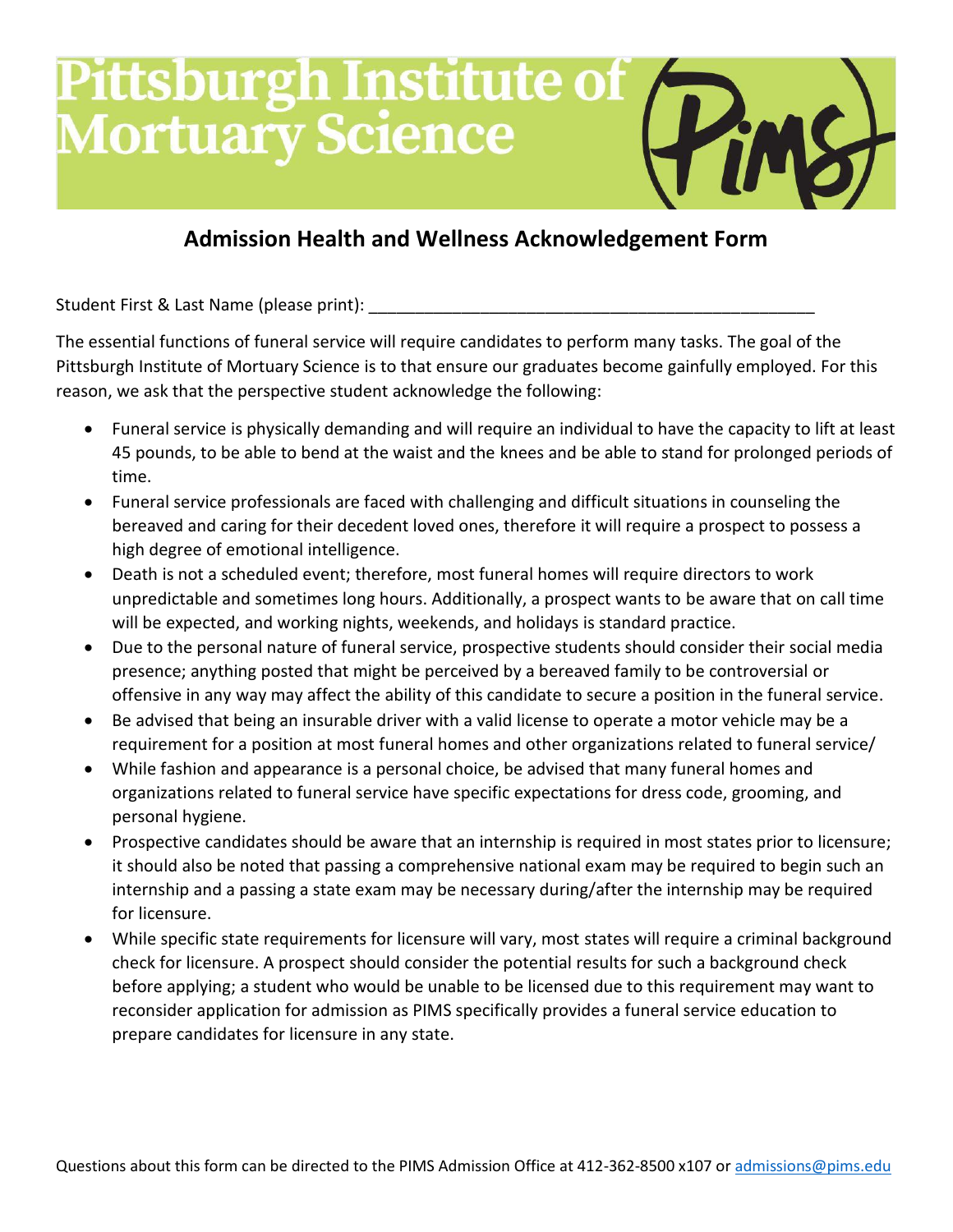Due to the clinical work required and exposure to preservative chemicals, do you have any illnesses or allergies with which you might need assistance? No\_\_\_\_\_ If yes, please explain (documentation may be required):

Due to the challenging nature of funeral service education do you have documented learning disabilities with which you might need assistance? No

\_\_\_\_\_\_\_\_\_\_\_\_\_\_\_\_\_\_\_\_\_\_\_\_\_\_\_\_\_\_\_\_\_\_\_\_\_\_\_\_\_\_\_\_\_\_\_\_\_\_\_\_\_\_\_\_\_\_\_\_\_\_\_\_\_\_\_\_\_\_\_\_\_\_\_\_\_\_\_\_\_\_\_\_\_\_\_\_\_\_

\_\_\_\_\_\_\_\_\_\_\_\_\_\_\_\_\_\_\_\_\_\_\_\_\_\_\_\_\_\_\_\_\_\_\_\_\_\_\_\_\_\_\_\_\_\_\_\_\_\_\_\_\_\_\_\_\_\_\_\_\_\_\_\_\_\_\_\_\_\_\_\_\_\_\_\_\_\_\_\_\_\_\_\_\_\_\_\_\_\_

\_\_\_\_\_\_\_\_\_\_\_\_\_\_\_\_\_\_\_\_\_\_\_\_\_\_\_\_\_\_\_\_\_\_\_\_\_\_\_\_\_\_\_\_\_\_\_\_\_\_\_\_\_\_\_\_\_\_\_\_\_\_\_\_\_\_\_\_\_\_\_\_\_\_\_\_\_\_\_\_\_\_\_\_\_\_\_\_\_\_

\_\_\_\_\_\_\_\_\_\_\_\_\_\_\_\_\_\_\_\_\_\_\_\_\_\_\_\_\_\_\_\_\_\_\_\_\_\_\_\_\_\_\_\_\_\_\_\_\_\_\_\_\_\_\_\_\_\_\_\_\_\_\_\_\_\_\_\_\_\_\_\_\_\_\_\_\_\_\_\_\_\_\_\_\_\_\_\_\_\_

If yes, please explain (documentation is required):

I certify that all information contained in the online application, on this document, as well as any information that I submit in support of this application, is true and correct to the best of my knowledge and belief.

Student Signature & Date: **Example 20** and 20 and 20 and 20 and 20 and 20 and 20 and 20 and 20 and 20 and 20 and 20 and 20 and 20 and 20 and 20 and 20 and 20 and 20 and 20 and 20 and 20 and 20 and 20 and 20 and 20 and 20 a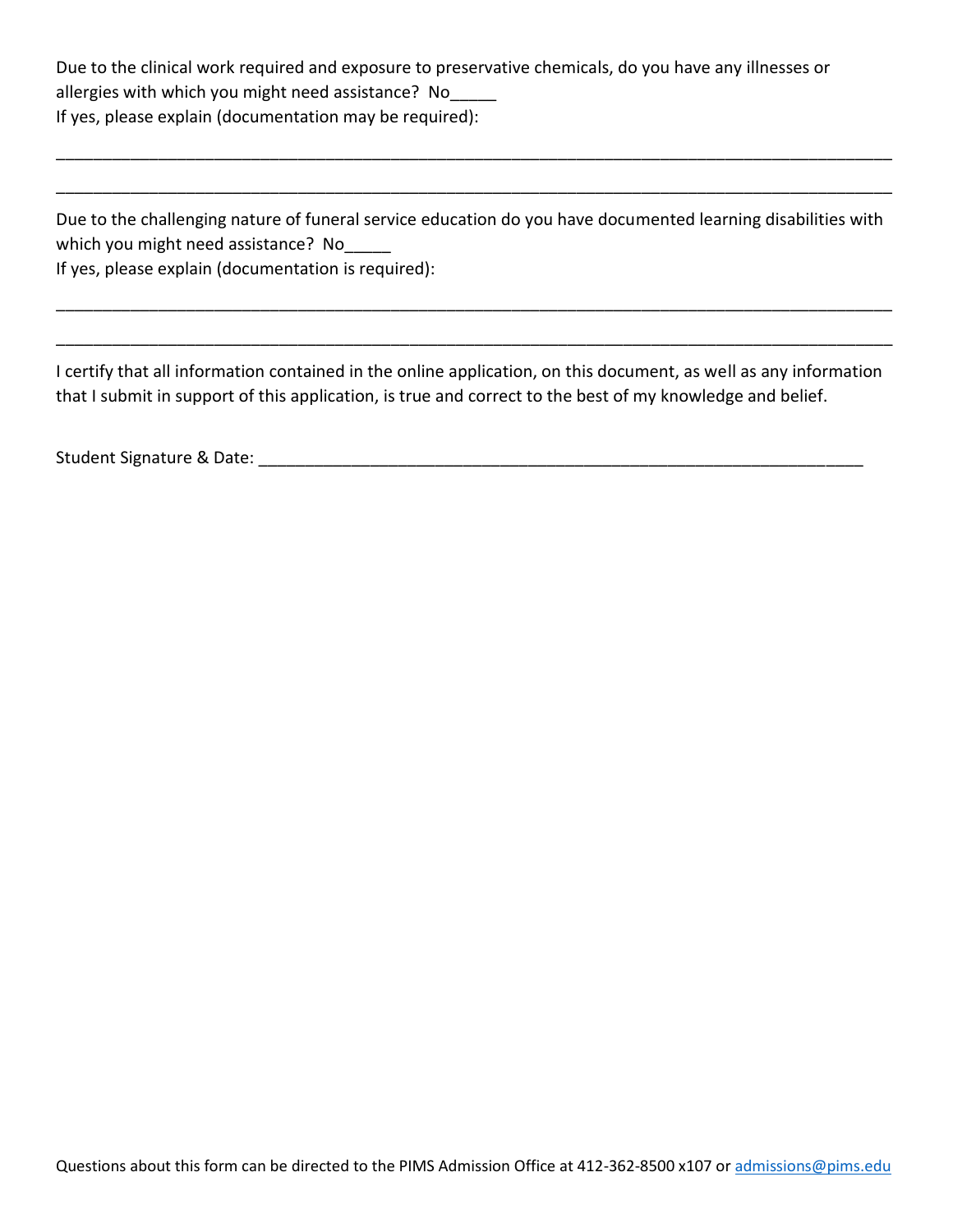### **Pittsburgh Institute of<br>Mortuary Science**

### **Admission COVID 19 Policy**

It is the policy of the Institute of ensure that all students are protected and/or understand the risks associated with funeral service and the potential exposure to infectious materials. The Institute's position is that receiving a COVID 19 vaccine is beneficial because it has been proven to be affective in mitigating the serious complications of COVID 19.

Please supply a copy (paper or electronic) of your vaccine card or other proof of a COVID 19 vaccination to Mr. Drobish or submit the below declination prior to enrollment. The Institute will continue to comply with all CDC and state guidelines. More information on our COVID protocols visit [www.pims.edu.](http://www.pims.edu/)

### **COVID 19 Declination**

I understand that due to my occupational exposure to blood or other potentially infectious materials I may be at risk of acquiring COVID 19. I have not been vaccinated for COVID 19 and I decline, or I am unable to obtain the vaccination at this time.

I understand by declining or being unable to be vaccinated, I continue to be at risk of acquiring COVID 19, a serious virus. If in the future I continue to have occupational exposure to blood or other potentially infectious materials, I have been advised that it is in my best interest to receive the COVID 19 vaccination to enhance my immunity to the virus.

By my signature, I acknowledge that I have been advised of the above facts. In addition, if I become infected with COVID 19, I hold the Pittsburgh Institute of Mortuary Science, Inc., harmless of any and all liability or damages of any type.

|                   |      | I decline or I am unable to receive a COVID 19 vaccination currently. |  |
|-------------------|------|-----------------------------------------------------------------------|--|
| <b>Print Name</b> |      | Signature                                                             |  |
|                   | Date |                                                                       |  |